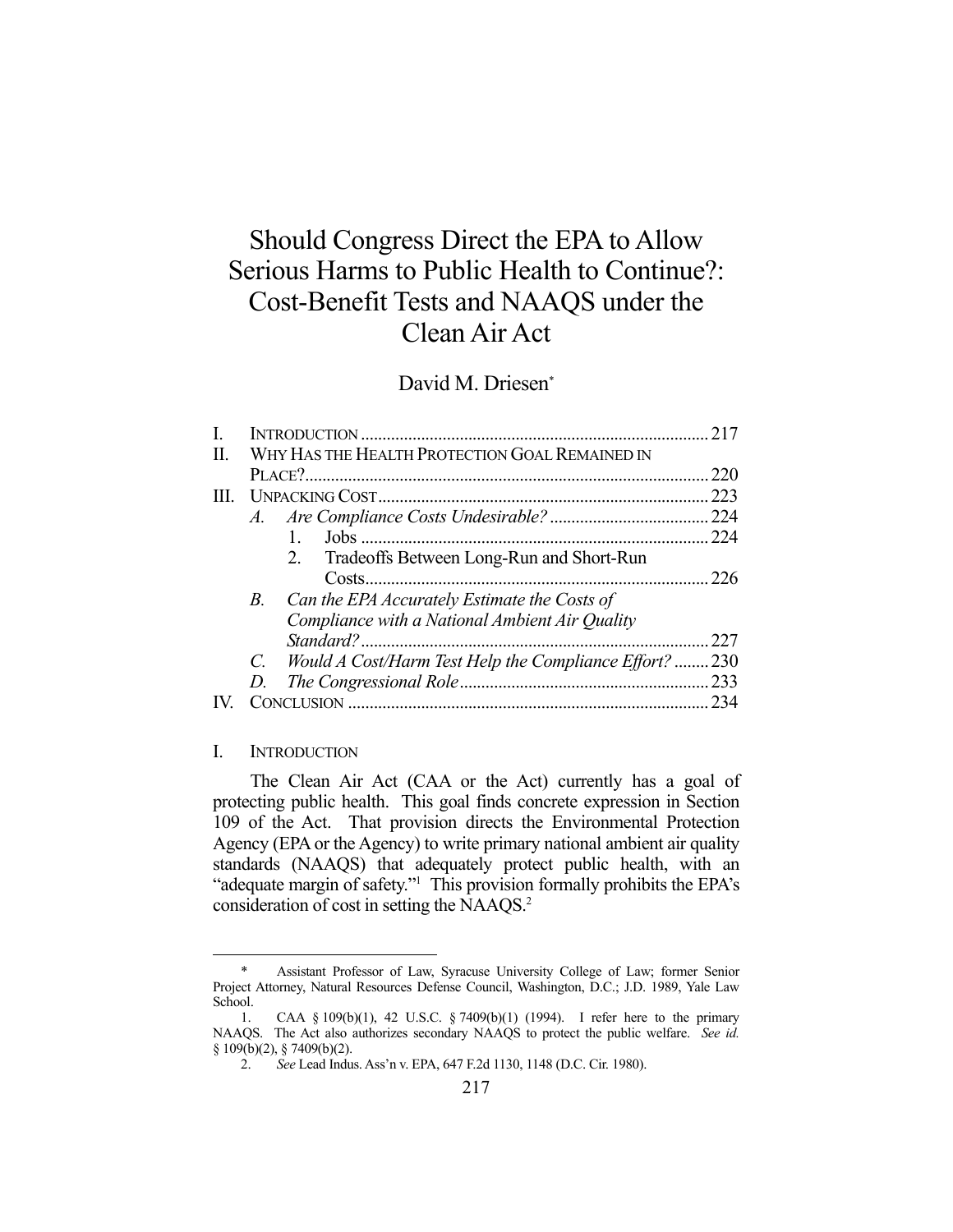As a result, when the EPA recently evaluated accumulating data demonstrating that legally accepted smog levels cause tens of thousands of annual deaths, asthma, and other respiratory problems, it revised its standards for soot (particulate) and harmful ground level ozone<sup>3</sup> to reflect its best estimate of adequate health protection.<sup>4</sup> An element of discretion may enter into the EPA's choice of a safe level, but the Act compelled the Agency to make these standards at least somewhat stricter, in light of the data in the rulemaking record.<sup>5</sup>

 Does the devotion to public health protection that Section 109 reflects really make sense? Should the Agency have discretion to leave the standards where they are or make them less stringent, based on a costbenefit test?

 The conventional way of framing the balancing question, whether a "cost-benefit" test should govern an administrative decision, seems a little misleading. Pollution reductions do not really confer benefits, rather, they prevent the continuation of ongoing harms.<sup>6</sup> Many people suffer from asthma and other lung ailments on smoggy days.<sup>7</sup> Some end up in the hospital or even die from pollution related ailments.<sup>8</sup> The Act aims to stop these harms from continuing. One might restate the balancing question more precisely as follows: Should Congress authorize the EPA to allow ongoing harms to continue if the EPA concludes that the value of preventing these harms is less than the cost?

 The restatement of the balancing question clarifies the meaning of the term "benefits" in this context, but leaves unanswered a second fundamental question: What do we mean by "costs"? Traditionally, environmental law has assumed that the term costs (in a cost/harm analysis) refers to the money polluters spend to comply with regulatory requirements.<sup>9</sup> Unless we know what we mean by costs, we cannot have a very clear view of the merits of a cost/harm test for setting the NAAQS.

 <sup>3.</sup> Harmful ground-level ozone is distinguished from helpful stratospheric ozone that screens out ultraviolet radiation. *See* NATIONAL RESEARCH COUNCIL, RETHINKING THE OZONE PROBLEM IN URBAN AND REGIONAL AIR POLLUTION 19-23 (1991).

 <sup>4.</sup> *See* National Ambient Air Quality Standards for Particulate Matter, 62 Fed. Reg. 38,652 (1997) (to be codified at 40 C.F.R. pt. 50); National Ambient Air Quality Standards for Ozone, 62 Fed. Reg. 38,856 (1997) (to be codified at 40 C.F.R. pt. 50).

 <sup>5.</sup> *See* American Lung Ass'n v. EPA, 134 F.3d 388, 393 (D.C. Cir. 1998) (suggesting that the EPA must establish a margin of safety from documented health effects).

 <sup>6.</sup> *See* David M. Driesen, *The Societal Cost of Environmental Regulation: Beyond Administrative Cost-Benefit Analysis*, 24 ECOLOGY L.Q. 545, 560-62 (1997) [hereinafter *Beyond CBA*].

 <sup>7.</sup> *See* S. REP. No. 101-228, at 7, 8 (1989), *reprinted in* 1990 U.S.C.C.A.N. 3385, 3387- 95.

 <sup>8.</sup> *See id.* 

 <sup>9.</sup> *See Beyond CBA*, *supra* note 6, at 567 n.98.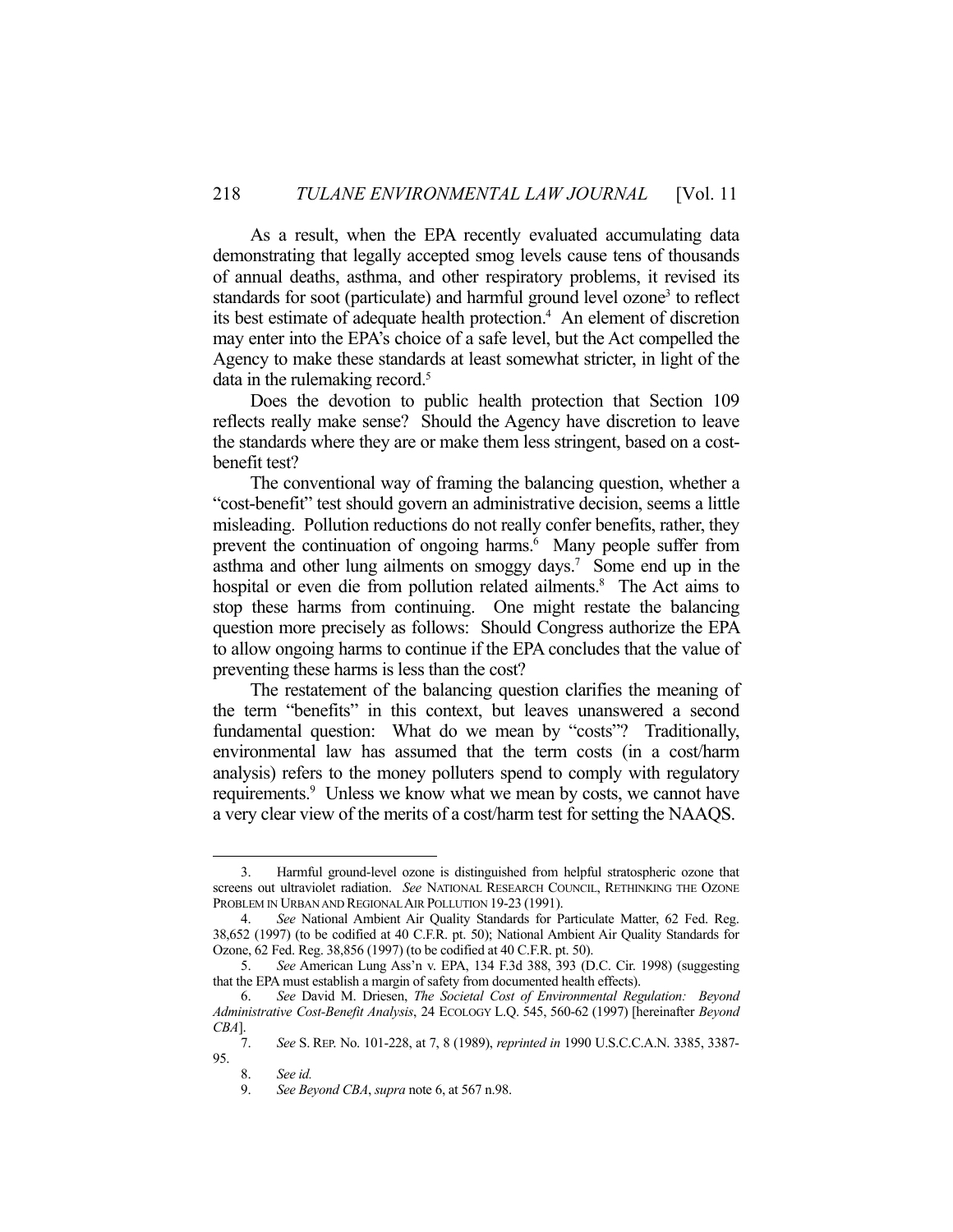Even absent changes in the statutory test governing the NAAQS, the government takes costs into account in a variety of other ways. Congress considered implementation costs when it substantially revised the Act in 1990 and evidently concluded that nobody had made a compelling economic case to abandon the public health protection goal.10 However, Congress did expand the role of cost considerations under some statutory provisions, but not those governing the setting of the NAAQS.<sup>11</sup> Congress also took administrative feasibility into account by stretching the deadlines for meeting the NAAQS.12

 While the Act does not authorize consideration of costs in determining what constitutes clean air, it has always authorized consideration of costs in deciding *how* to achieve the NAAQS.13 When the EPA revises a NAAQS, it determines what measured concentration of a pollutant in the atmosphere it considers safe.14 Under the Act, states must decide which pollution sources to address and how stringently to regulate their emissions in order to meet the standard.<sup>15</sup> The states may take economic considerations into account when making their decisions.16 Hence, without changing the statute, states can choose the most "cost effective" means of meeting the goal of clean air. Acceptance of the statutory goal of protecting public health, then, does not necessarily involve a rejection of all cost considerations.

 One may, however, question the view that protection of public health should remain the overriding goal. I will examine below the basic reasons that public support for the health protection goal has remained in place, despite prolonged attack by both industry and some academics.17 I will then discuss the question of whether Congress should adopt a

 <sup>10.</sup> *See* H.R. REP. NO. 101-490, at 159-94 (1990), *reprinted in*ALEGISLATIVE HISTORY OF THE CLEAN AIR ACT AMENDMENTS OF 1990, S. REP. NO. 103-38, at 3183-3218 (1993) (title by title cost estimates for 1990 Amendments); S. REP. NO. 101-228, at 1-9, 39-41, 90-91, 94, 111, 113- 114, 122, 127-31, 186-88, 261-301 (1989), *reprinted in* 1990 U.S.C.C.A.N. 3385, 3387-95, 3425- 27, 3475-76, 3479 (information about costs of various provisions of the 1990 Clean Air Act Amendments).

 <sup>11.</sup> *See, e.g.*, CAA § 112(d), 42 U.S.C. § 7412(d) (1994 & Supp. I 1995) (authorizing consideration of costs in setting toxics standards). The standards the EPA promulgates under the cited section regulate hazardous air pollutants, many of which are volatile organic compounds that contribute to ozone formation.

 <sup>12.</sup> *See* CAA § 181, 42 U.S.C. § 7511.

 <sup>13.</sup> *See* Union Elec. Co. v. EPA, 427 U.S. 246, 266 (1976) (states may take costs into consideration in deciding how to meet the NAAQS).

 <sup>14.</sup> *See* National Ambient Air Quality Standards for Particulate Matter, 62 Fed. Reg. 38,652 (1997) (to be codified at 40 C.F.R. pt. 50).

 <sup>15.</sup> *See* CAA § 110, 42 U.S.C. § 7410.

 <sup>16.</sup> *See Union Elec.*, 427 U.S. at 266.

 <sup>17.</sup> *See Beyond CBA*, *supra* note 6, at 555-63.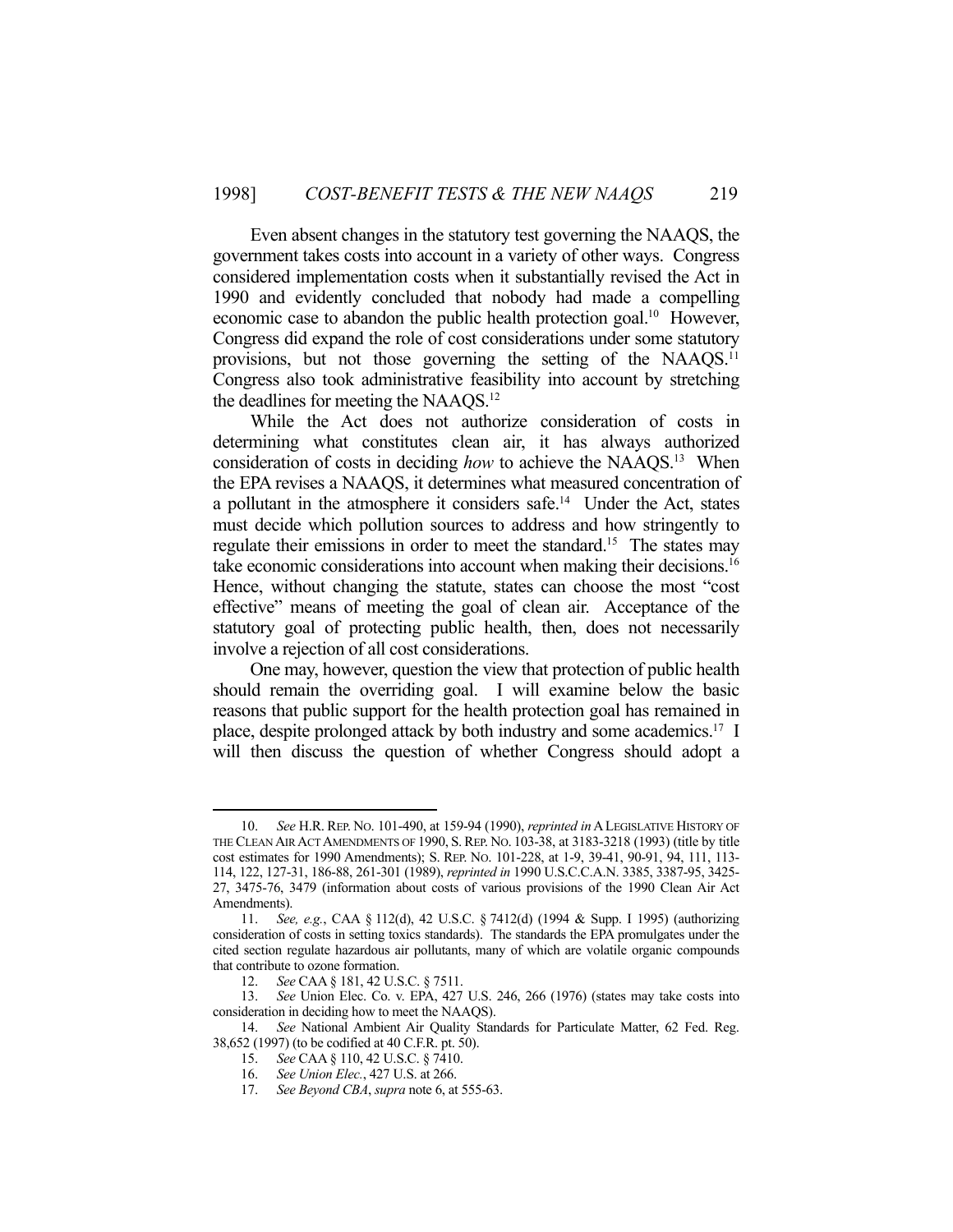cost/harm test to place yet more emphasis on short-term cost considerations.

## II. WHY HAS THE HEALTH PROTECTION GOAL REMAINED IN PLACE?

 Many people may believe that they have a right to breathe air that will not cause them to become ill or die. That right seems quite fundamental, because we do not have a choice about whether to breathe. Millions of people breathing unhealthy air on a daily basis may consider healthy air a right unjustly denied them.

 The view that environmental law should protect public health strikes some sophisticated observers as naive. Because scientifically established safe levels of exposure do not exist for ozone or particulate matter,<sup>18</sup> the complete elimination of any risk to public health might require zero emission levels for relevant pollutants.

 This argument, however, does not really justify a cost/harm test. Rather, this argument suggests that applying the existing test may be difficult. This argument raises the question of whether the EPA should set standards at a zero level for some pollutants.<sup>19</sup>

 Relevant precedent suggests that the EPA may have no obligation to establish a zero level  $NAAQS<sub>1</sub><sup>20</sup>$  despite a zero limit's obvious congruity with the literal language in Section 109 requiring an "adequate margin of safety."<sup>21</sup> The United States Court of Appeals for the District of Columbia Circuit held that similar language in Section 112 of the Act, which governs toxic pollutants, does not require a zero level.<sup>22</sup> The court relied on the lack of extrinsic evidence of a specific congressional intent to mandate a zero level.<sup>23</sup> This means that the Agency may have some authority to neglect the possibility of some less serious health consequences, but the adequate margin of safety language strictly—albeit awkwardly—limits that authority.<sup>24</sup> The existence of the nonthreshold

 <sup>18.</sup> *See* NRDC v. EPA, 902 F.2d 962, 969 (D.C. Cir. 1990) ("data does not provide evidence of a clear threshold" for safety from particulate pollution); *EPA Proposed Clean Air Regulations, Testimony Before the Subcommittees on Health and the Environment and Oversight and Investigations of the House Commerce Comm.*, 105th Cong. 18-19 (1997) (testimony of Mary D. Nichols, Assistant Administrator for Air and Radiation, EPA) (explaining the lack of clear threshold for ozone) [hereinafter Nichols Testimony].

 <sup>19.</sup> Since biogenic sources of ozone exist, a zero level may have to mean a level obtainable with no anthropogenic emissions, rather than an absolute zero level of ozone.

 <sup>20.</sup> *See* NRDC v. EPA, 824 F.2d 1146, 1154 (D.C. Cir. 1987) (en banc).

 <sup>21.</sup> CAA § 109, 42 U.S.C. § 7409 (1994).

 <sup>22.</sup> *See NRDC*, 824 F.2d at 1162-63 (interpreting ample margin of safety standard for hazardous air pollutants not to require zero emissions).

 <sup>23.</sup> *Id.* at 1153.

 <sup>24.</sup> *See id.* at 1152 (Section 109 affords a reasonable degree of protection against unresearched hazards).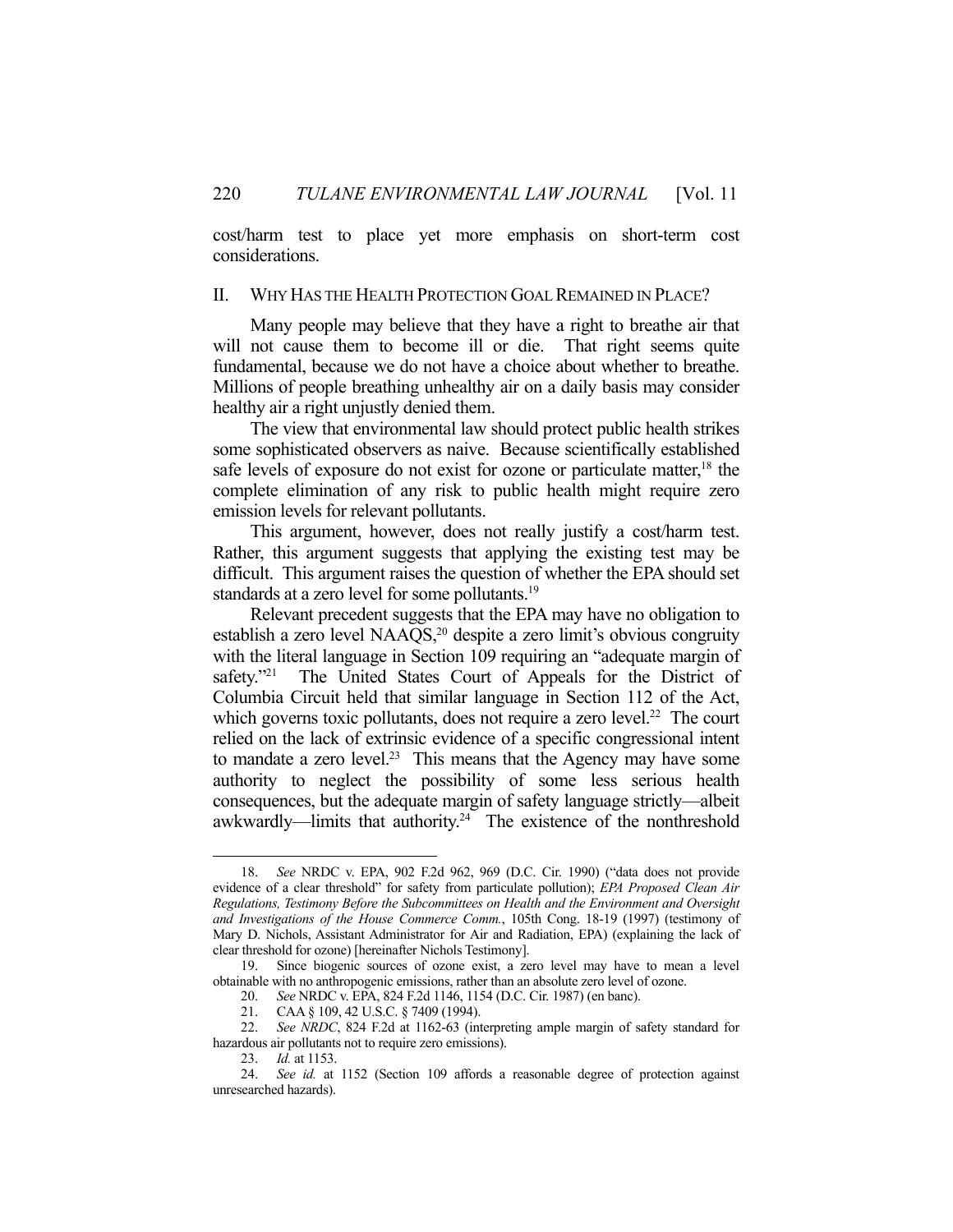difficulty (i.e., science's inability to identify a threshold below which a pollutant is safe) does not necessarily imply that we must choose to balance health considerations against economic ones in setting the NAAQS. Rather, it simply means that we must either choose a zero level for pollutants or recognize some element of discretion in deciding what constitutes an adequate margin of safety.25

 Economics furnishes a more relevant argument against a NAAQS protecting public health. Many economists argue that money devoted to protecting the public health from air pollution cannot be used to meet other needs.26 Accordingly, there is always a choice between various "amenities," and policy-makers should decide whether the benefits of any particular decision are worth the costs.<sup>27</sup> For example, funds devoted to pollution control may not be used for childhood vaccinations.

 This rather general theoretical argument about prioritizing, however, faces problems when translated into a demand that administrative agencies apply a cost/harm test to public health and safety regulations (a step that politicians and industry lobbyists have advocated more often than economists).28 Strictly speaking, health constitutes a necessity, not an amenity. Good health is essential to day-to-day functioning in a way that most other things are not.

 Furthermore, failing to strictly regulate pollution will probably not lead to more vaccines for children or anything of similar value. This laxity may lead to more profits for polluters or slightly cheaper consumer goods. High profits and cheaper consumer goods are desirable, but pursuit of those particular things does not justify continuing to hospitalize and kill thousands of people annually.

 It is possible that advocates of a cost/harm test as a prioritizing mechanism believe that devoting fewer taxpayer dollars to draft and enforce clean air regulations allows Congress to better fund childhood vaccinations. But writing lax standards may cost the government roughly the same amount of money as writing strict standards. Indeed, past experience with cost/harm analysis suggests that it will greatly increase the amount of taxpayer money spent per regulation, regardless of the

 <sup>25.</sup> *See* Lead Indus. Ass'n v. EPA, 647 F.2d 1130, 1146, 1162 (D.C. Cir. 1980).

 <sup>26.</sup> *See* WILLIAM F. BAXTER, PEOPLE OR PENGUINS: THE CASE FOR OPTIMAL POLLUTION 9-13 (1974); *See also* Paul Weiland, *Unfunded Environmental Mandates: Causes, Burdens, and Benefits*, 22 HARV. ENVTL. L. REV. 283, 297 (1998).

 <sup>27.</sup> *See, e.g.*, BAXTER, *supra* note 26.

 <sup>28.</sup> *See, e.g.*, KENNETH ARROW ET AL., BENEFIT-COST ANALYSIS IN ENVIRONMENTAL, HEALTH, AND SAFETY REGULATION: A STATEMENT OF PRINCIPLES 3 (1996) ("[A]gency heads should not be bound by a strict cost-benefit test."). A large number of prominent economists signed this statement. *Id.* at 15-18.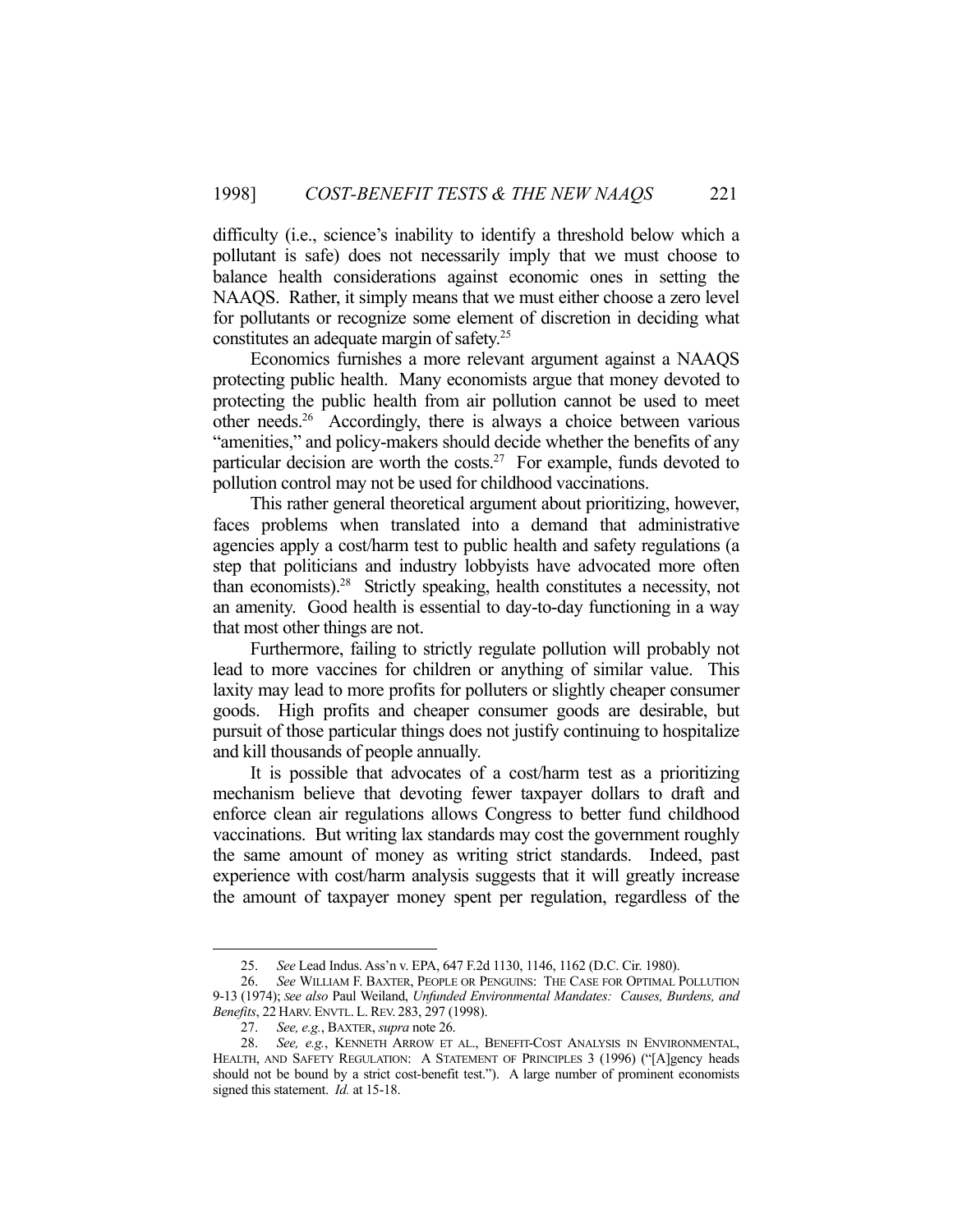results.29 Hence, economic's general theoretical point regarding allocation of scarce resources fails as a compelling policy argument to justify abandoning a health protection goal in favor of a cost/harm test.

 Saying that the costs of a particular NAAQS may outweigh the value of the avoided harms does not solve this problem, it merely restates it. A statement that the costs of a regulation outweigh its benefits has no discernible meaning without first assigning weight to the positive and negative consequences of regulation.30 In the end, a statutory cost/harm test constitutes a decision to trust the Agency to make essentially unguided policy judgments usually left to Congress, as long as the Agency provides elaborate technocratic justifications.<sup>31</sup> Such a delegation tends to disempower citizens, because nonelected officials make decisions in an arcane administrative forum that makes effective participation difficult due to its technocratic nature. By contrast, the current standard confines the Agency to the relatively narrow task of deciding what level of pollution can be tolerated without harm to public health.<sup>32</sup> Congress has already made the most basic policy decision.

 Advocates of cost/harm tests have simply failed to specify what precise consequences would justify not protecting public health. Moreover, agencies face important constraints in making judgments under a general cost/harm standard that may lead them to neglect important public values.

 Strong public support for health-protective goals may reflect a reasoned response to the experience we have with clean air regulations. For decades polluters have complained about the cost of regulation and predicted that those costs would trigger economic catastrophe, but for more than twenty-five years the Act has reduced pollution, while the economy and employment have grown.<sup>33</sup> Hence, a cost/harm test may allow marginal economic considerations, such as the desire of most polluting companies to cut environmental compliance costs, to displace important public values.34

 <sup>29.</sup> *See Beyond CBA*, *supra* note 6, at 601-05.

 <sup>30.</sup> *See, e.g.*, Duncan Kennedy, *Cost-Benefit Analysis of Entitlement Problems: A Critique*, 33 STAN. L. REV. 387 (1981) (outcomes of cost-benefit analysis are indeterminate in theory); Lawrence A. Tribe, *Policy Science: Analysis or Ideology*, 2 PHIL. & PUB. AFF. 66, 70 (1972)(same).

 <sup>31.</sup> *See Beyond CBA*, *supra* note 6, at 606-09.

 <sup>32.</sup> *See id.* at 608-09 n.272 (providing a detailed defense of the proposition that a costbenefit standard delegates with less precision than a health-based standard).

 <sup>33.</sup> *See* EPA, THE BENEFITS AND COSTS OF THE CLEAN AIR ACT, 1970 TO 1990 ES-4 (1997).

 <sup>34.</sup> *See Beyond CBA*, *supra* note 6, at 581.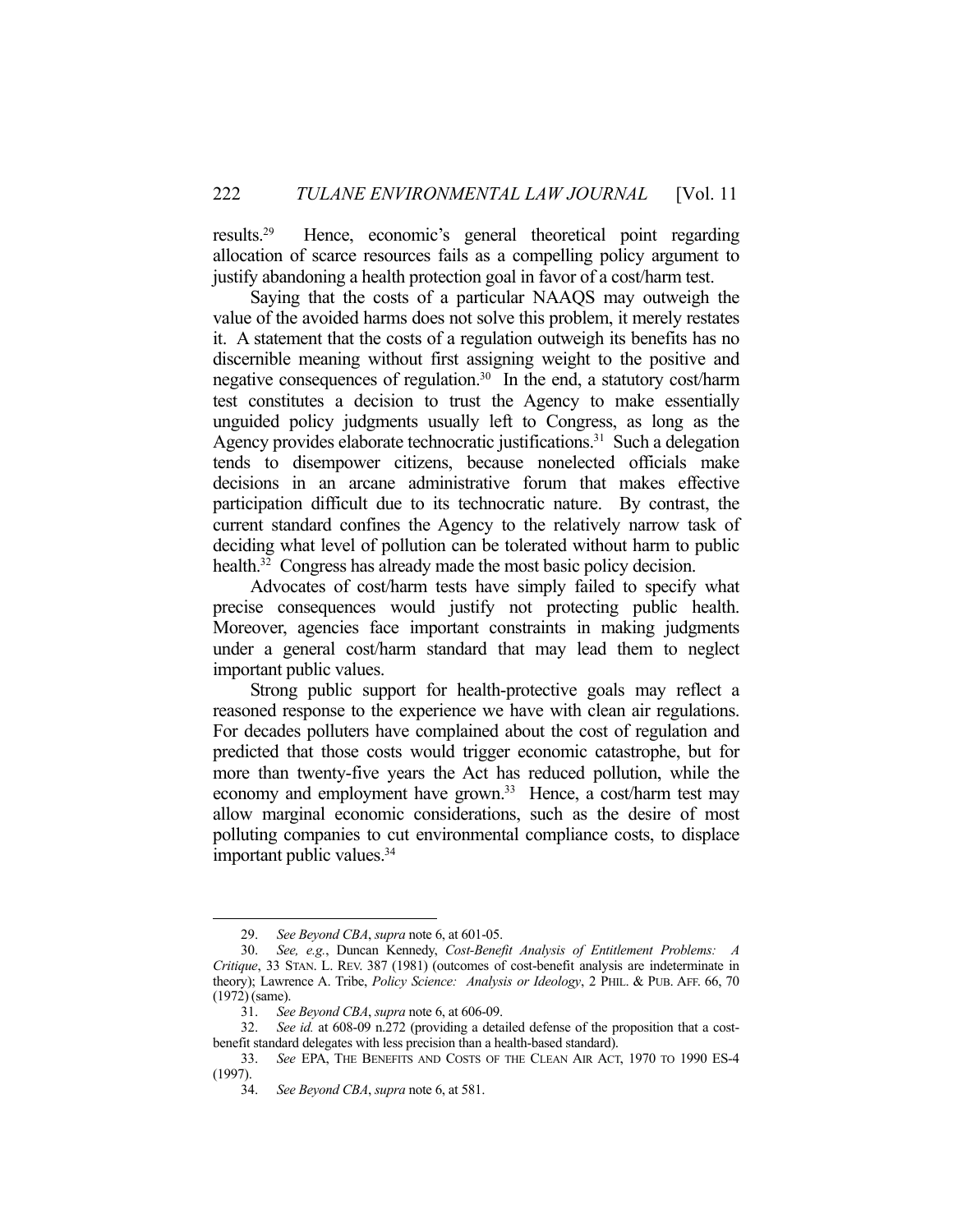Strong ethical considerations support the notion that we all have an obligation to avoid seriously harming our neighbors' health.<sup>35</sup> Restructuring the law to disaffirm these moral obligations probably requires a rather compelling justification: something more compelling than the abstract notion that it is always possible that health protection may cost "too much." Even if the aggregate cost outweighs the aggregate harm, it would not justify allowing high rates of childhood asthma in inner city neighborhoods that stand to benefit little or not at all from the cost savings involved in allowing preventable pollution. A cost/harm test will tend to obscure this and other important environmental justice issues.

 Citizens may fear that a government agency, pressed hard by wellfunded lobbying groups for regulated industry, may tend to undervalue environmental harms when implementing a cost/harm standard. For reasons that I have already discussed at length elsewhere, their fears are well founded.<sup>36</sup> The pollutants that states must control to meet ozone and particulate matter standards contribute to a large number of unquantifiable environmental and public health problems.<sup>37</sup> Indeed, the EPA's recently completed cost/harm analysis of past efforts to reduce air pollution stated that the EPA could not quantify reproductive damage, ecosystem destruction, global warming-related damages, cancers, and neurological injuries from air pollution.38 There is no reason to think that these problems are trivial, but quantifying these problems has proved impossible.39 Hence, they may receive little or no weight in decisionmaking under a cost/harm test.40

 A cost/harm test may facilitate casting aside people's lives and health when nothing economically fundamental is at stake, or worse, when strict controls would generally help the economy while harming the economic interests of powerful polluters. The interests at stake in the cost debate must be examined more closely.

## III. UNPACKING COST

 Harm valuation is generally thought of as the Achilles heel of cost/harm approaches in the environmental area. Harm valuation is

 <sup>35.</sup> *See id*. at 560-63.

 <sup>36.</sup> *See id.* at 587-600.

 <sup>37.</sup> *See id.* at 594-95.

 <sup>38.</sup> THE BENEFITS AND COSTS OF THE CLEAN AIR ACT, *supra* note 33, at ES-5. These problems are relevant to the NAAQS. Nitrogen oxides, precursors to ozone regulated under the urban smog provisions of the Act, contribute to global climate change and acid rain. *See id.* Volatile organic compounds, precursors to ozone, include hazardous air pollutants that may cause cancer, neurological problems, and birth defects in humans and animals. *See id.* at ES-5 to ES-6.

 <sup>39.</sup> *See id.* at ES-5.

 <sup>40.</sup> *See Beyond CBA*, *supra* note 6, at 594-600.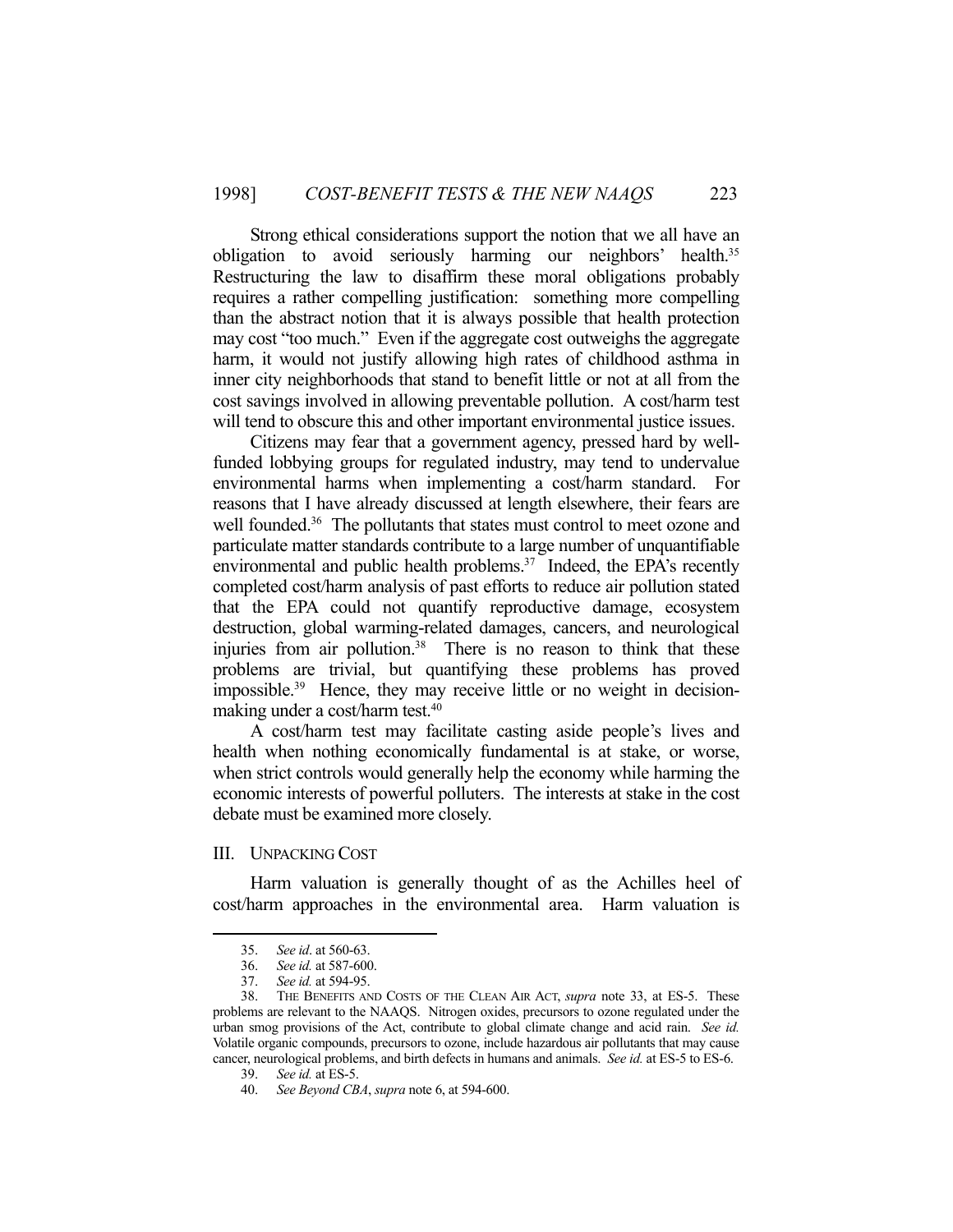problematic, because we do not know how to value an avoided death or serious illness, a beautiful view, the health of a forest, or the ability to exercise outside without chest pains and heavy wheezing.

 But the cost problem is more difficult than generally realized. A careful consideration of this problem assists in evaluating the desirability of a cost/harm test for the NAAQS.

 Four questions concerning costs will be examined below. First, putting environmental "benefits" to the side for the moment, are compliance costs always bad things that should be minimized? Second, can the EPA accurately estimate pollution control costs when revising a NAAQS? Third, would it aid implementation to use a cost/harm test to make a NAAQS less stringent? And finally, how should Congress evaluate arguments to make a particular NAAQS less stringent?

## *A. Are Compliance Costs Undesirable?*

 High pollution control costs are generally thought of as undesirable. Cost/harm tests treat costs as bad things that must be weighed against the good things environmental protection offers.

 This view of costs, however, is simplistic because costs may often have favorable economic consequences. Administrative proceedings offer a poor forum for deciding whether costs are good or bad, because such judgments may properly depend upon a political calculus conducted by people elected for their understanding of public values.

## 1. Jobs

1

 Pollution control requirements force polluters to create jobs by hiring people to control pollution, which may explain why many employers intent on "downsizing" resist them vigorously. Ironically, congressional proponents of cost/harm tests argue that health protective regulations destroy jobs.<sup>41</sup> Indeed, the House of Representative's principal vehicle for regulatory reform in the 104th Congress bore the title, "Job Creation and Wage Enhancement Act of 1995."42

 In fact, environmental requirements generally have created a small net increase in employment.<sup>43</sup> Environmental costs, according to plant managers, probably account for less than one-tenth of one percent of mass

 <sup>41.</sup> *See, e.g.*, 142 CONG. REC. S3762-63 (daily ed. Apr. 22, 1996) (statement of Sen. Grams (R-MN)); 141 CONG. REC. S9606-07 (daily ed. July 10, 1995) (statement of Sen. Hatch (R-UT)); 141 CONG. REC. H2261, 2270 (daily ed. Feb. 27, 1995) (statement of Rep. Oxley (R-4th OH)).

 <sup>42.</sup> *See* H.R. 9, 104th Cong. (1995).

 <sup>43.</sup> *See* E. B. GOODSTEIN, JOBS AND THE ENVIRONMENT: THE MYTH OF A NATIONAL TRADE-OFF 1 (1994).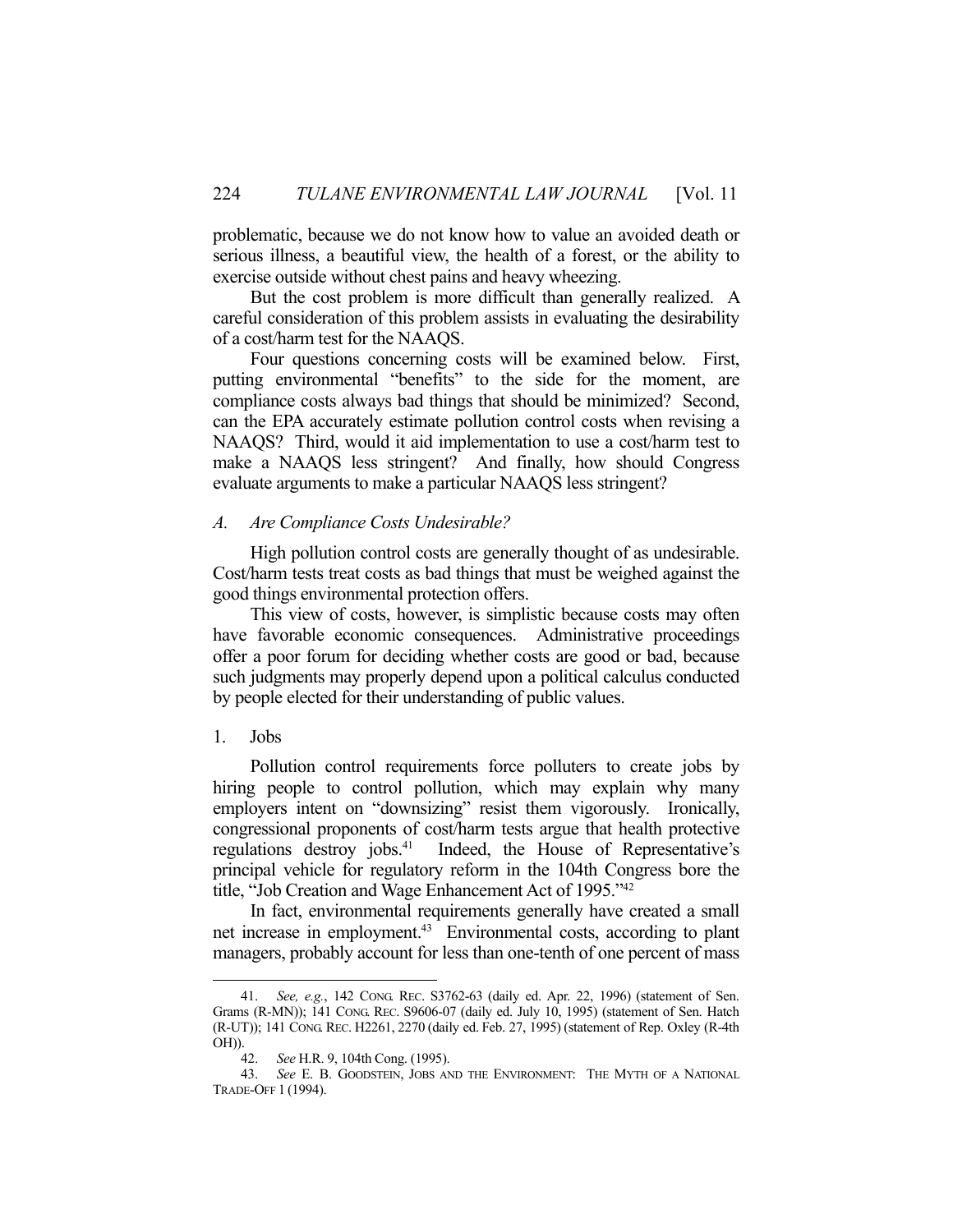layoffs.44 Mergers account for a significant percentage of layoffs, yet they receive relatively little federal attention as an employment issue.<sup>45</sup>

 A cost/harm approach does not separate job destroying regulation from job creating (or job neutral) regulation because the employment consequences of regulation have nothing to do with the ratio of costs to avoided harms. Rather, the employment consequences of regulation depend upon the ratio of costs to a firm's ability to pay. A simple example will illustrate this point.

 Suppose that a company with annual revenues of \$1,000,000 must comply with two regulations, each requiring \$10,000 worth of compliance expenditures. One of these regulations restricts emissions of "Dangerous," a chemical that causes \$100,000 worth of damage. This regulation has a favorable one to ten cost/harm ratio (a \$1 expenditure avoids \$10 worth of harm). The other regulation limits a chemical called "Mild" that causes \$1,000 worth of damage. This regulation has an unfavorable cost/harm ratio of ten to one (a \$10 expenditure avoids \$1 worth of harm). Each of these regulations may generate jobs at this company in equal numbers, although the cost/harm ratio for regulating Dangerous is more favorable than the cost/harm ratio for regulating Mild because both regulations have the same \$10,000 compliance cost.

 Now let us assume that these two regulations apply to a company with significantly less revenue. If the company cannot spend more than \$9,000 on environmental compliance costs, then applying either regulation might drive the company out of business. The employment impact does not depend upon whether we apply the regulation with a favorable cost/harm ratio or the regulation with an unfavorable cost/harm ratio.

 Most economists would respond to arguments concerning direct employment consequences of compliance expenditures by stating that even in cases where an environmental regulation directly creates jobs, it imposes an opportunity cost that may cost jobs.<sup>46</sup> Economists may presume that the company required to invest in pollution control measures would invest in something else absent regulation. A pollution control obligation may force a regulated company to forego potential job-creating investment in its business. Assuming that a regulated company would invest the savings associated with unregulated pollution productively instead of, for example, paying shareholder dividends, increasing executive salaries, or buying some other business—does not establish that

 <sup>44.</sup> *See id.* at 4.

 <sup>45.</sup> *See id.* at 14.

 <sup>46.</sup> *See id.* at 20-25.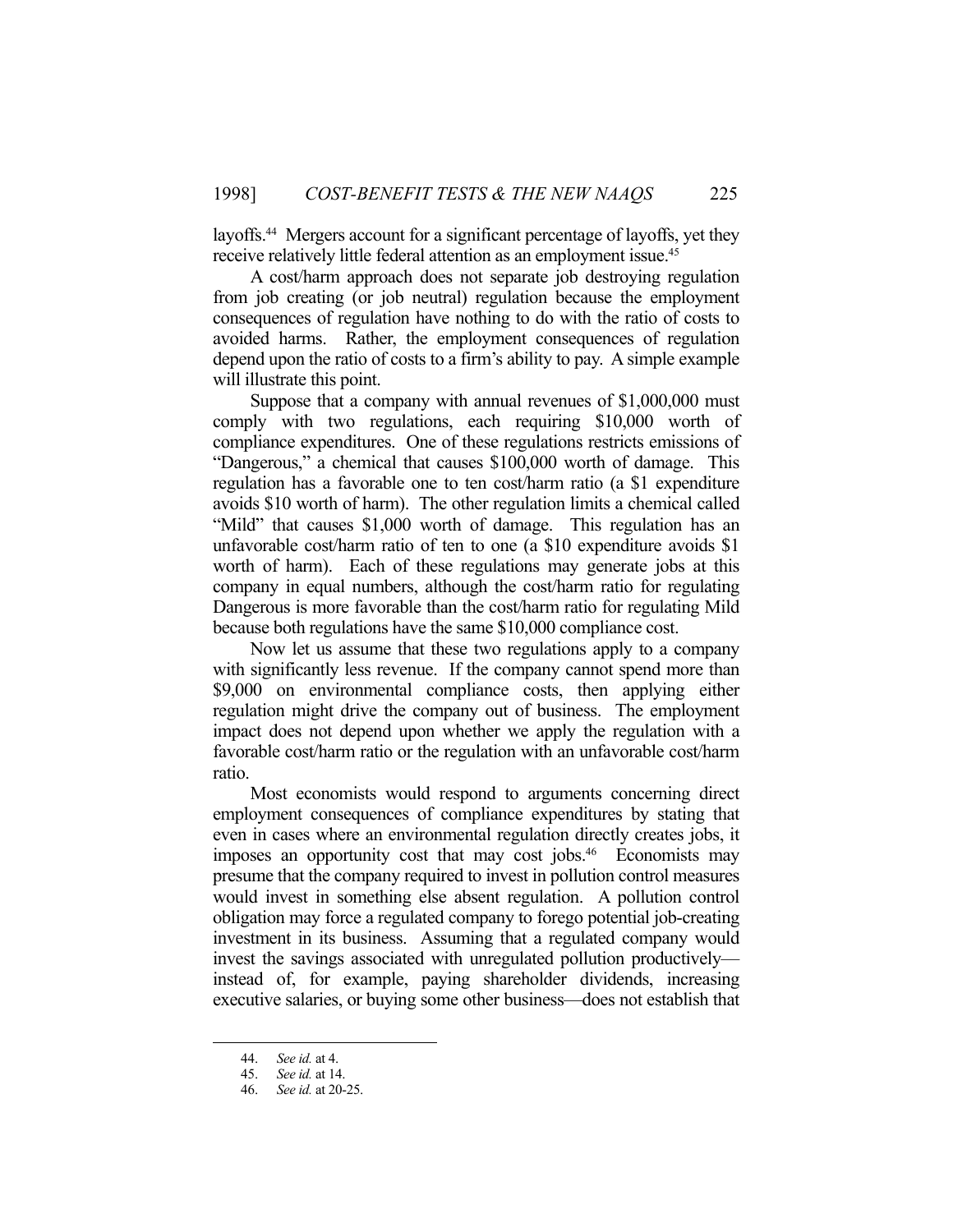environmental regulation involves a net decrease in jobs. To evaluate this net employment impact, the number of jobs that the foregone opportunity would have created must be compared to the number of jobs created as a result of pollution control measures.47 Pollution control expenditures tend to generate "blue-collar" employment that has been in particularly short supply in recent years.<sup>48</sup> Costs to polluters may provide economic benefits to workers.

## 2. Tradeoffs Between Long-Run and Short-Run Costs

 Even when high pollution control costs have negative economic consequences in the short-term, they may lead to economic benefits in the long-term. Assume that the EPA decided to impose strict pollution control requirements upon electric utilities. This effort might initially entail a substantial cost to coal-fired utilities. The economy may, however, adjust to these costs in a way that enhances wealth in the longterm. Large coal-fired power plants would find themselves competing with cleaner generators. As long as standards do not require the use of any particular fuel and are sufficiently stringent, they could economically benefit cleaner power sources, even if they harm the owners of large coalfired plants. Even if this competition does not benefit consumers at first, it may do so in the future. The price signal from the new standard may encourage owners of cleaner fuel sources to invest in innovations and to scale-up production in ways that can lower prices.<sup>49</sup>

 Even if prices do not fall in the ensuing competition, consumers may still reduce their costs. Consumers do not buy electricity because they like current. Electricity is a means towards the ends of lighting and heating homes, washing clothing, and refrigerating food. If electricity prices rise, then appliance manufacturers, light bulb makers, and renovators may compete more vigorously to improve energy efficiency.<sup>50</sup> Society may consume less electricity, but pay an equal amount for the same energy services, while producers of energy efficient technology benefit economically at the expense of the utilities.<sup>51</sup> Through innovation, the economy has some ability to adjust to regulatory costs, and may even lower costs (if regulations are stringent enough to make fundamental changes worthwhile).

 Furthermore, when nonrenewable resources are burned, they are unavailable for future use. High prices for nonrenewable products may

 <sup>47.</sup> *See Beyond CBA*, *supra* note 6, at 575 n.132.

 <sup>48.</sup> GOODSTEIN,*supra* note 43, at 7-8.

 <sup>49.</sup> *See Beyond CBA*, *supra* note 6, at 569.

 <sup>50.</sup> *See id.* at 569-70.

 <sup>51.</sup> *See id.* at 570.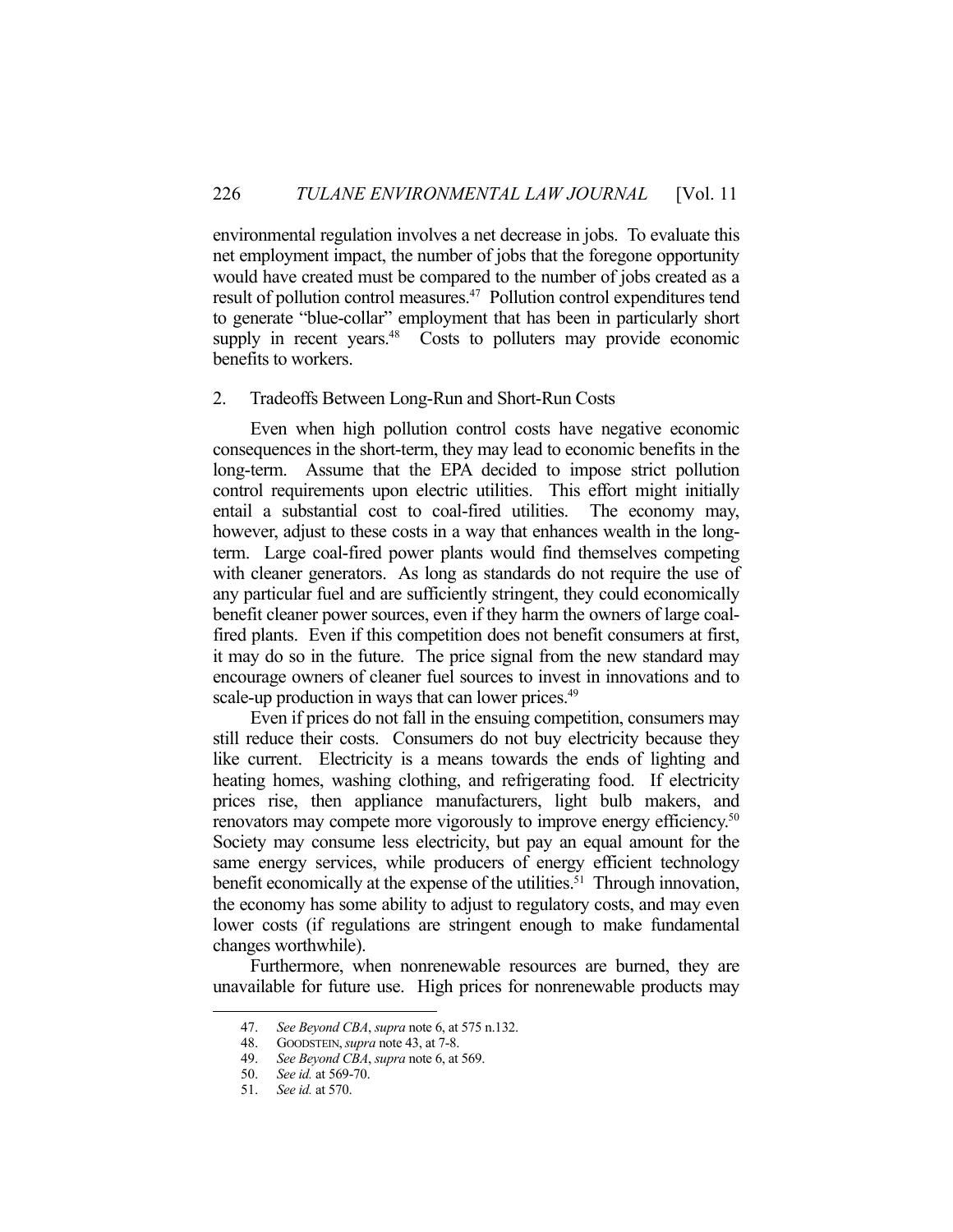be desirable because they encourage the proper conservation of resources over time.52 Otherwise, current affluence may be exchanged for future penury. These considerations may receive little or no consideration in a cost/harm analysis, in part because of the inability to accurately predict dynamic responses and adjustments.

## *B. Can the EPA Accurately Estimate the Costs of Compliance with a National Ambient Air Quality Standard?*

Studies comparing estimated regulatory costs with *actual* compliance almost always show that regulators greatly overestimate costs.53 In the context of the NAAQS, the problem of exaggerating control costs becomes particularly acute. In order to forecast what polluters must spend to comply with a proposed NAAQS, the EPA must know precisely what each regulated polluter will do to help clean up the ambient air. Prior to the promulgation of a NAAQS, however, the EPA cannot predict each polluter's actions because the states and the polluters themselves generally determine compliance strategies under the Act years after the EPA revises the NAAQS. Of course, both states and polluters have incentives to choose inexpensive compliance strategies over expensive ones.

 It is necessary to understand the Act's structure and its relationship to the problem of estimating the cost of a NAAQS revision to properly appreciate the difficulty of estimating costs. The EPA would need to estimate the total quantity of emission reductions required to meet a proposed NAAQS as the first step in determining overall compliance costs. Several years after the EPA revises a standard, states must inventory their emission sources, measure their existing air quality, and estimate the quantity of reductions needed to meet the standard.<sup>54</sup>

 A demand that the EPA make a cost estimate prior to NAAQS revision would effectively force the Agency to complete this work long before the law requires states to submit their plans to meet the standards.<sup>55</sup> But this work requires years of data collection and analysis in many different states. The Act recognizes the difficulty of these tasks by

 <sup>52.</sup> *See generally id.* at 571-73.

 <sup>53.</sup> *See* Eban Goodstein & Hart Hodges, *Polluted Data: Overestimating Environmental*  Costs, AM. PROSPECT, Nov.-Dec. 1997, at 64; THOMAS O. MCGARITY, REINVENTING RATIONALITY: THE ROLE OF REGULATORY ANALYSIS IN THE FEDERAL BUREAUCRACY 131 (1991); Michael E. Porter & Class Van der Linde, *Toward a New Conception of the Environment-Competitiveness Relationship*, 9 J. ECON. PERSP. 97, 98 (1995).

 <sup>54.</sup> *See* CAA §§ 181(a)(1), (3), (b)(1)(A)(i), (c)(2)(A), (d), (e), 172(c), 42 U.S.C. §§ 7511a(a)(1), (3), (b)(1)(A)(i), (c)(2)(A), (d), (e), 7502(c) (1994 & Supp. I 1995).

 <sup>55.</sup> *See* CAA §§ 110(a), 181(b)(1), 182, 42 U.S.C. §§ 7410(a), 7511(b)(1), 7511a.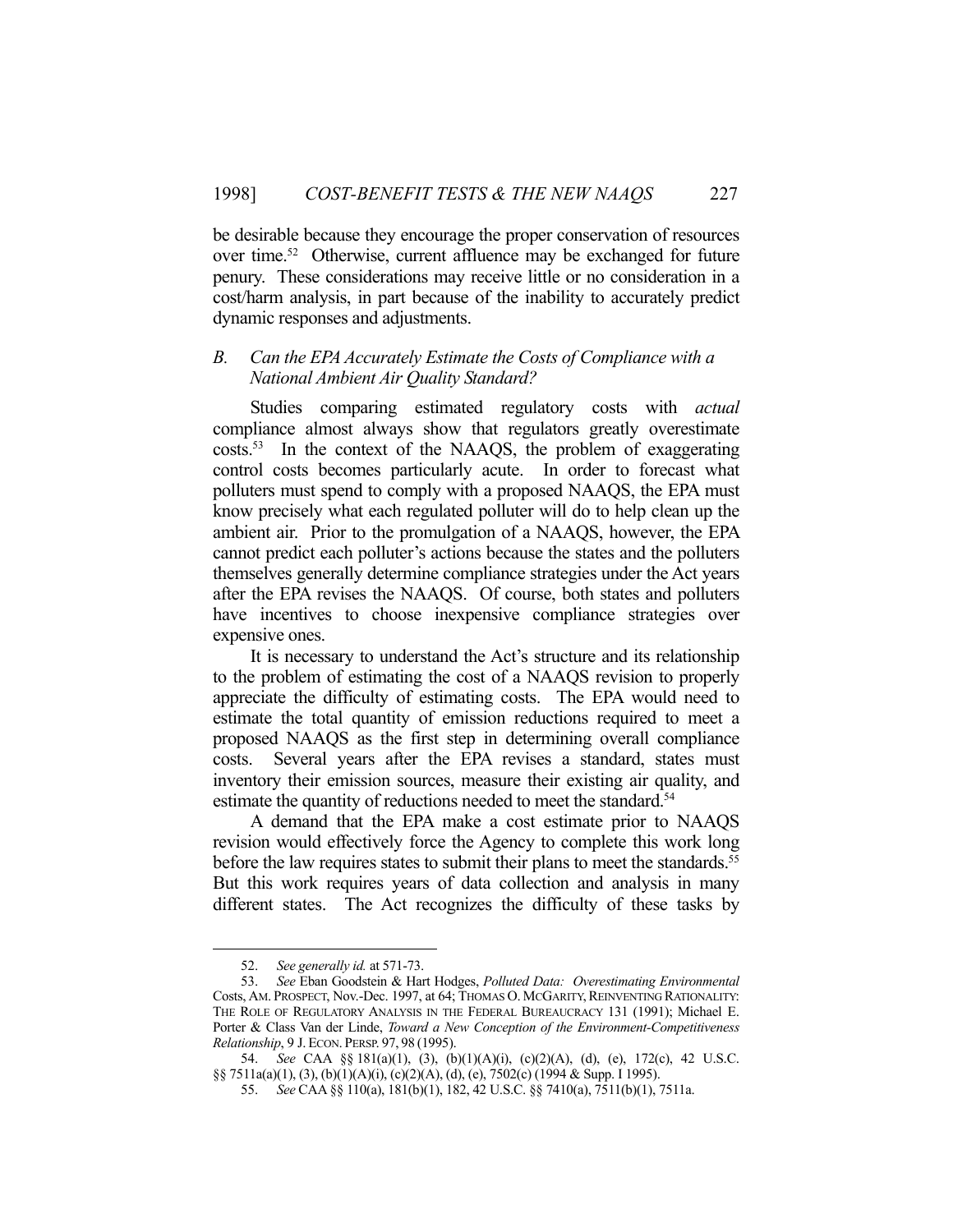allowing states several years to complete these tasks.<sup>56</sup> The data collection and analysis requires state officials' efforts, in part, because the EPA does not have enough staff to carry out these tasks.<sup>57</sup>

 Even if Congress were to multiply existing EPA resources to accomplish these tasks ahead of time, a very unlikely scenario, the estimates of needed reduction would still not be timely. By the time states actually prepare plans to meet a revised NAAQS, the ambient air quality and the actual emissions profiles will have changed significantly as some polluting companies commence operation, others close, and more vehicles hit the road.58 All of these changes are extremely unpredictable. Clearly, the amount of required reductions needed varies with the quality of the ambient air and the amount of existing emissions.

 The difficulty of correctly estimating the amount of required reductions is only the first of a series of problems. If the EPA successfully estimates the total needed reductions, it must then decide the amount that each polluter must reduce. The Act normally leaves most of this allocative task to the states because it involves political judgments thought best left to state, rather than federal, resolution.<sup>59</sup> The EPA's ultimate cost estimate would depend greatly upon who is targeted for reductions. But the EPA would generally have no power to impose its allocation choices upon states unless a state failed to meet its obligations under the Act.<sup>60</sup>

 Finally, the EPA would then determine how each polluter would comply with its pollution control obligations. This involves a plethora of difficulties. First, even under conventional technology-based regulations, most of which are performance standards, polluters may usually choose

 <sup>56.</sup> *See, e.g.*, CAA § 182(c)(2)(A), 42 U.S.C. § 7511a(c)(2)(A) (serious areas required to submit demonstration four years after the Act's passage showing that its plan will produce timely attainment).

 <sup>57.</sup> *See* CAA § 182, 42 U.S.C. § 7511a.

Predicting the effect of future emission decreases on ambient air is a very uncertain, and therefore contentious, exercise. In order to estimate the amount of emission reductions needed, the EPA would have to model the effect of future emission reductions on future air quality. The EPA modeling to support its cost estimates would likely inspire polluters to offer competing modeling demonstrations strategically chosen to advance their interests. This would lead to prolonged conflict and litigation surrounding any NAAQS revision.

 <sup>59.</sup> *See* CAA §§ 110, 182, 42 U.S.C. §§ 7410, 7511a; Union Elec. Co. v. EPA, 427 U.S. 246, 266 (1976).

 <sup>60.</sup> *See* CAA § 110(c), 42 U.S.C. § 7410(c) (requiring federal implementation plan in the event of state failure to meet planning deadlines). The EPA may mandate regional programs prior to an implementation failure, but only upon request of a regional "ozone transport commission" consisting of state representatives. *See* CAA § 183, 42 U.S.C. § 7511b. The EPA may also order abatement of interstate pollution without a state implementation failure, but only upon request of a state or local government. *See* CAA § 126, 42 U.S.C. § 7426.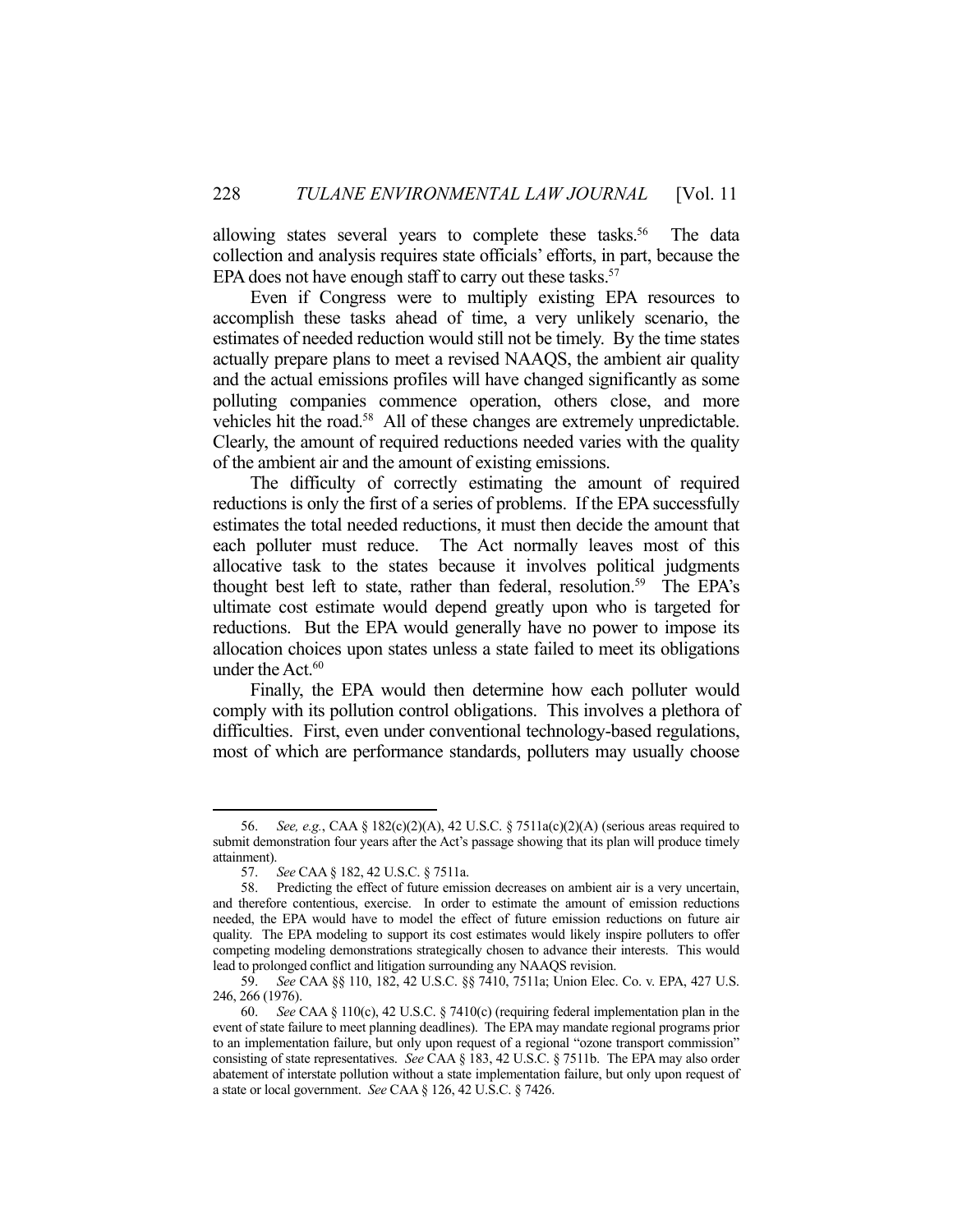their own compliance method.<sup>61</sup> Second, the EPA has encouraged emissions trading, which may reduce costs by an amount difficult to predict in advance. $62$  Finally, the EPA has encouraged pollution prevention, which often produces significant, yet unpredictable, cost savings.<sup>63</sup> Having hypothetically decided what each pollution source would do to comply, the EPA would then have to predict the cost of the relevant compliance mechanisms. History suggests that the EPA would likely grossly overestimate those costs.

 Even if the EPA could predict precisely what polluters would do when writing a particular emission standard long before actual state promulgation of emission standards, the time lag between promulgation of a NAAQS and polluter compliance with subsequent state emission standards is long enough to allow for substantial improvement in pollution control technologies and identification of new prevention strategies. Unfortunately, the EPA cannot accurately predict the magnitude of the cost-saving opportunities these innovations will create. Absent a solid basis for prediction, the adversarial administrative process may force the Agency to tacitly give innovation a precise, but incorrect, zero valuation.

 Cost estimates are often made in advance for things that are difficult to estimate. But requiring the EPA to make cost and harm estimates the basis for its air quality decisions would force it to overestimate costs. Under these circumstances, analytical difficulties, rather than real-world economic problems, might drive decisions weakening ambient standards.

 Even without the difficulty of having to comply with a cost/harm test, the EPA has generally failed to revise ambient standards every five years<sup>64</sup> as the Act requires.<sup>65</sup> If cost/harm tests become mandatory, the

 <sup>61.</sup> *See* David M. Driesen, *Is Emissions Trading an Economic Incentive Program?: Displacing the Command and Control/Economic Incentive Dichotomy*, 55 WASH. & LEE L. REV. (forthcoming 1998).

 <sup>62.</sup> *See id.*

See MARK H. DORFMAN ET AL., ENVIRONMENTAL DIVIDENDS: CUTTING MORE CHEMICAL WASTES 89 (1992).

 <sup>64.</sup> *See* American Lung Ass'n v. Browner, 884 F. Supp. 345, 348 (D. Ariz. 1994) (The EPA has "nullified the congressional scheme" by letting 7 years pass with no revision of particulate standards); Thomas O. McGarity, *Some Thoughts on "Deossifying" the Rulemaking Process*, 41 DUKE L. J. 1385, 1390 (1992); S. REP. NO. 101-228, at 5-6 (1989), *reprinted in* 1990 U.S.C.C.A.N. 3385, 3392 ("The Congressional mandate to reissue or revise ambient standards . . . at five year intervals . . . is clearly not being met."). The EPA may consider its most recent revision of the ozone NAAQS to be timely. In 1993, it purported to satisfy the statutory revision mandate by declining to revise the ozone standard or even consider scientific evidence subsequent to "early" 1989. *See* National Ambient Air Quality Standards for Ozone, 58 Fed. Reg. 13,008, 13,010, 13,016 (1993). *Cf.* CAA § 109(d), 42 U.S.C. § 7409(d) (requiring "thorough" review of NAAQS and accompanying criteria at five year intervals). Its most recent revision of the ozone NAAQS took place within five years of this 1993 decision. *See* National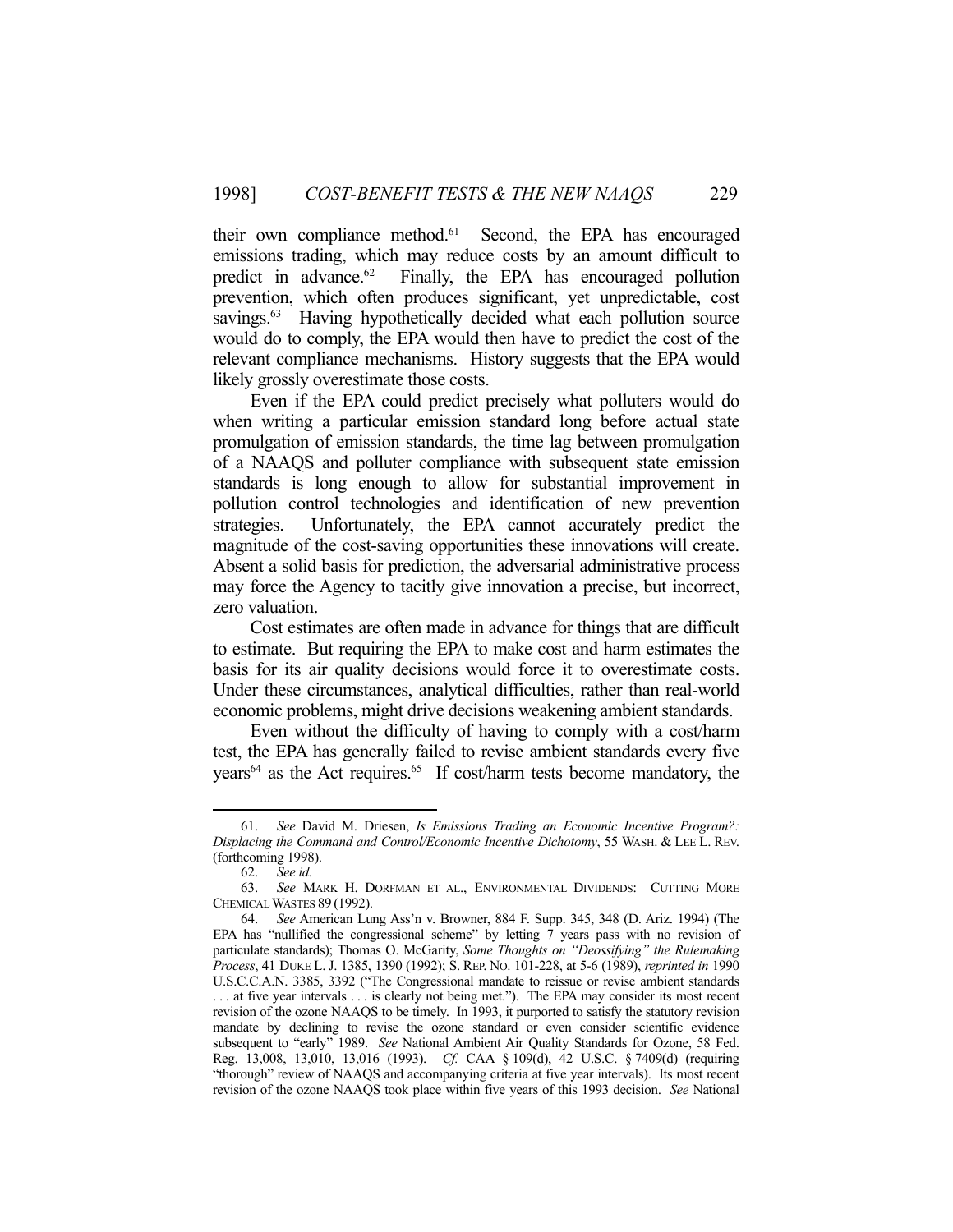EPA may not be able to respond to new scientific information that should, even under a cost/harm test, produce a revision—especially if the cost and harm estimates become judicially reviewable.

## *C. Would A Cost/Harm Test Help the Compliance Effort?*

 The Act has succeeded in significantly improving air quality, in spite of a vast increase in car use and prolonged economic growth over more than two-and-a-half decades.<sup>66</sup> This improvement represents an extraordinary achievement.

 Nevertheless, the Act generally has not met its own goal of securing attainment of the NAAQS, at least for ozone and particulate matter.67 The material below asks whether cost/harm analysis of proposed NAAQS revisions would improve this situation.<sup>68</sup>

 After all, government agencies may consider cost in implementing the NAAQS, i.e., in writing actual emission limitations for particular polluters. Perhaps failing to consider the costs at the outset produces unrealistically stringent ambient standards that agencies are reluctant to satisfy after they evaluate the costs.

 This argument principally relies upon a verbal trick rather than sound analysis. If these standards are not met, simply redefining them brings about more congruity between the revised standard and the states' failed implementation of the previous standard. But this redefinition does not make the air any cleaner, nor does it necessarily increase the likelihood that governments will meet the less stringent standards. Relaxing the ambient standards simply redefines dirty air as acceptable air.

 It is unlikely that adopting less stringent goals will yield a more vigorous clean-up response. When the Act comes up for reauthorization,

Ambient Air Quality Standards for Ozone, 62 Fed. Reg. 38,856 (1997) (to be codified at 40 C.F.R. pt. 50).

 <sup>65.</sup> *See* CAA § 109(d), 42 U.S.C. § 7409(d).

 <sup>66.</sup> *See generally* Nichols Testimony, *supra* note 18, at 2-3 (since 1970, there has been a 29 percent decrease in emissions, a 99 percent increase in gross domestic product, a 28 percent increase in population, and a 116 percent increase in vehicle miles traveled).

 <sup>67.</sup> *See* Designation of Areas for Air Quality Planning Purposes, 40 C.F.R. §§ 81.300- 81.356 (1997) (listing nonattainment areas); OFFICE OF AIR QUALITY AND STANDARDS, EPA, NATIONAL AIR QUALITY STANDARDS AND EMISSIONS TRENDS REPORT, 1996, 73-74, 112-115 app. A (1998).

 <sup>68.</sup> David Schoenbrod has argued against setting ambitious goals without establishing rules designed to achieve those goals. *See* David Schoenbrod, *Goals Statutes or Rules Statutes: The Case of the Clean Air Act*, 30 UCLA L. REV. 740 (1983). In 1990, Congress did establish a number of new specific rules designed to facilitate achievement of the goal of clean air. *See, e.g.*, CAA § 182, 42 U.S.C. § 7511a (setting forth plan submissions and requirements for nonattainment areas). A cost/harm test might change the goal, but would not solve any remaining problems of insufficient statutory specificity about how to achieve the NAAQS.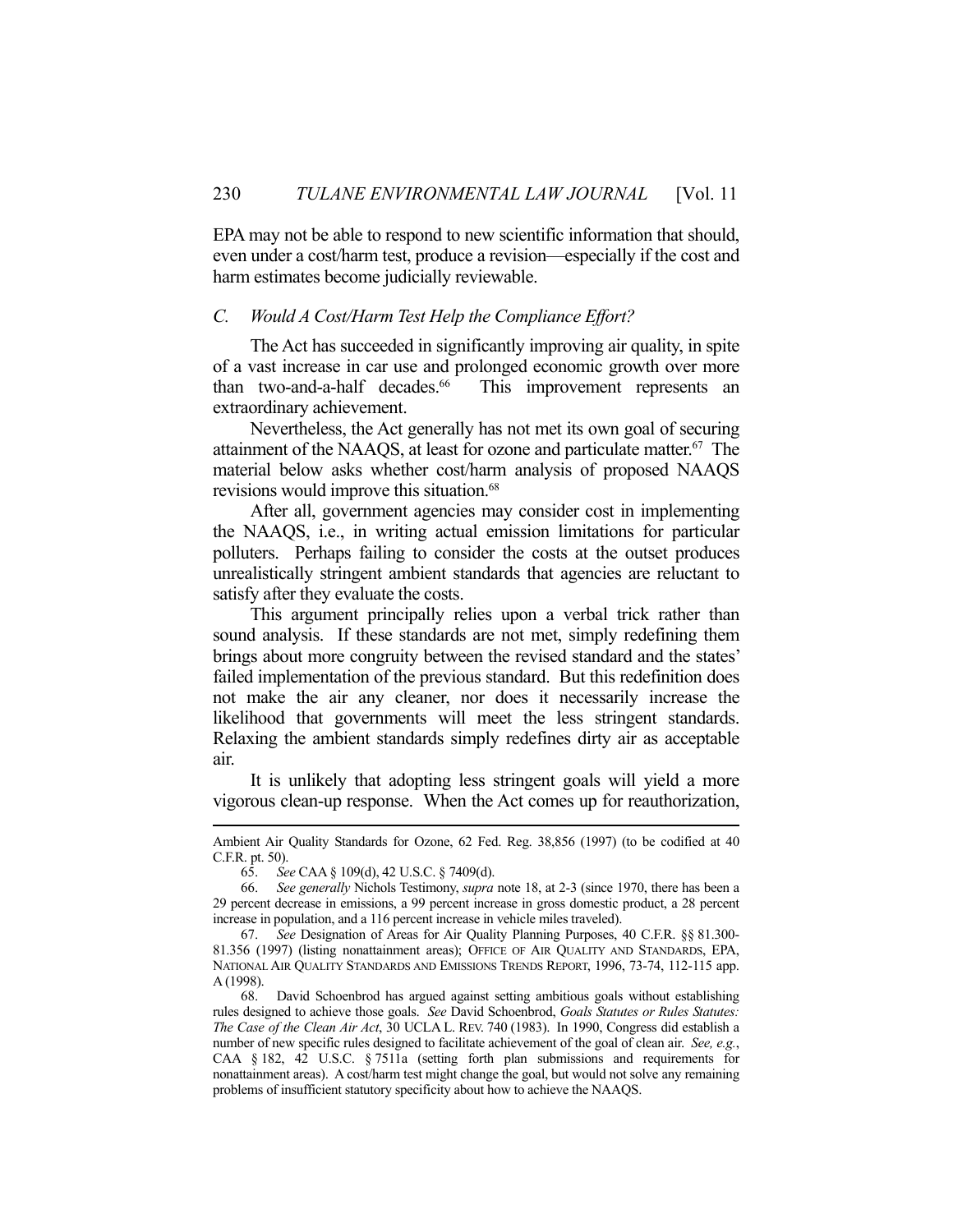the actual lessons from experience with implementation should be considered.

 This history offers rich lessons in the difficulties confronting implementation, lessons that vague discussions of costs and benefits tend to obscure rather than illuminate.<sup>69</sup> States have generally failed to meet the quantitative reduction targets in the 1990 CAA Amendments or provide control programs designed to meet the old NAAQS.<sup>70</sup> There is no single explanation for this failure, but the laxness of current ambient standards has played an important role in hindering progress.

 Because dirty air travels, states must achieve emission reductions in order for their neighbors to meet the Act's goals. Recognizing this situation, the Act requires states to avoid fouling up their neighbors' clean-up efforts, even if their own air meets the NAAOS.<sup>71</sup>

 Nevertheless, jurisdictions deemed clean have great difficulty summoning the political will to deliver reductions that appear to solely benefit their neighbors, even when they face relatively low control costs. As a result, many areas that have large emission sources causing transboundary pollution have failed to clean up. The new NAAQS may ameliorate this problem.

 The tendency of clean areas not to deliver basic reduction measures undermines the control efforts of areas with dirty air. First, the apparent impossibility of achieving clean air without help from recalcitrant states demoralizes state officials preparing to implement a fairly vigorous control program. Second, state officials in areas not in compliance with the standards may fear that their neighbors' failure to match their control efforts will place their own industry at a disadvantage. Demoralization and fear of competitive disadvantage tend to slow down implementation, even of inexpensive measures. Weakening the ambient standards would exacerbate this problem, since weaker standards would leave more polluters in areas deemed to have complied with the standard. The resolution of this collective action problem depends, not upon cost/harm considerations, but upon finding effective political and legal solutions. The EPA's repeated failure to enforce the Act against the states for over twenty-five years demonstrates that the problem has not been solved.<sup>72</sup>

 <sup>69.</sup> *See generally* David M. Driesen, *Five Lessons from the Clean Air Act Implementation*, 14 PACE ENVTL. L. REV. 51 (1996) (evaluating potential improvements of Clean Air Act implementation).

 <sup>70.</sup> *See id.* 

 <sup>71.</sup> *See* CAA § 110(a)(2)(D)(i), 42 U.S.C. § 7410(a)(2)(D)(i).

 <sup>72.</sup> The 1990 CAA Amendments required completed state implementation plans providing for achievement of the old NAAQS by 1993 for moderately polluted areas or 1994 for more severely polluted areas. *See* CAA § 182(b)(1)(A), (c)(2)(A); 42 U.S.C. § 7511a(b)(1)(A),  $(c)(2)(A)$ . The Act required sanctions and federal implementation plans in 1995 or 1996 for these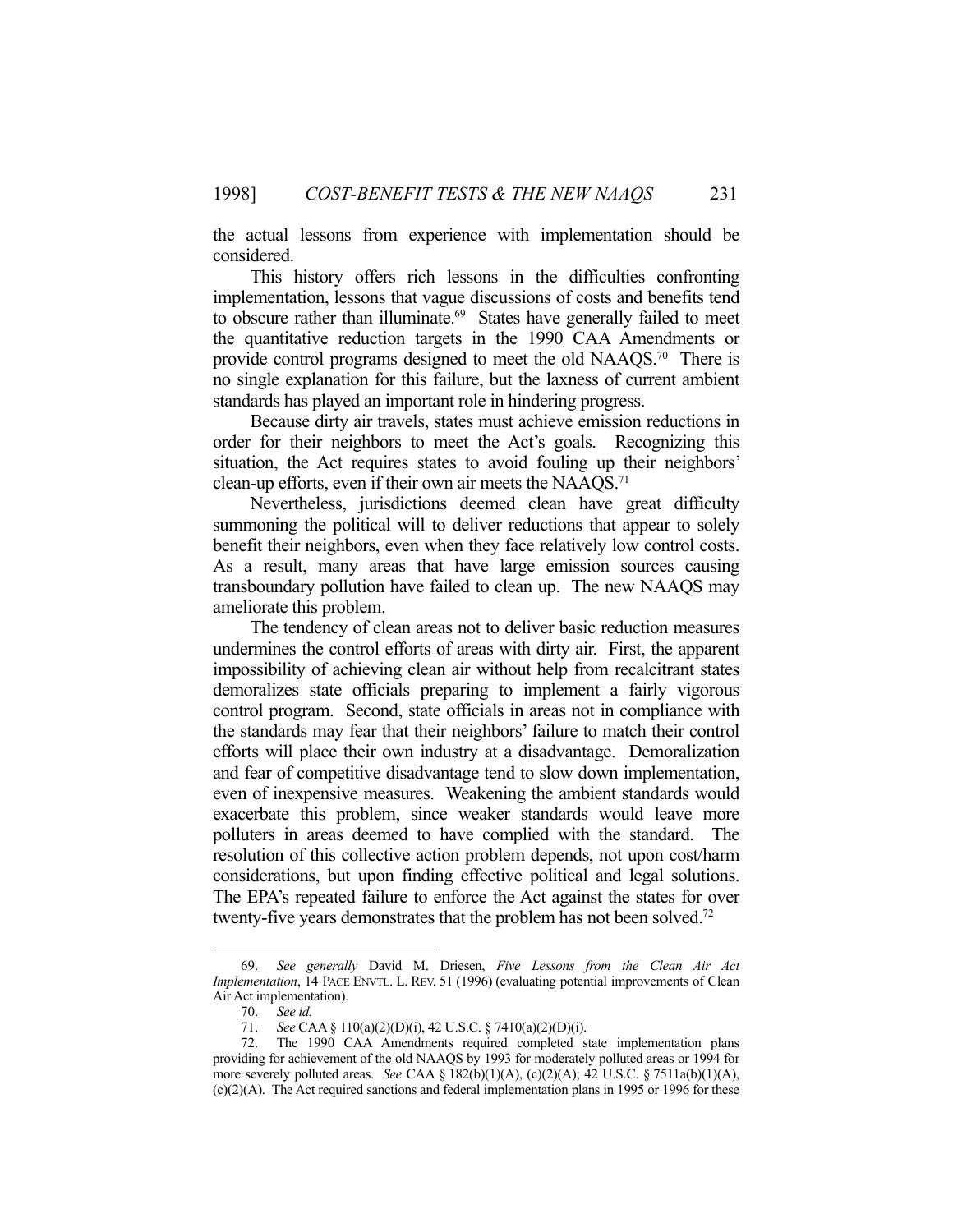The modern understanding of air pollution transport may make opposition to a uniform health-protective NAAQS, based on a notion that each state should choose the air quality it desires, outmoded scientifically.<sup>73</sup> States choosing to meet a lax standard probably preclude other states from choosing to meet a stringent standard. Fortunately, nationally uniform standards do not involve a one-size-fits-all control strategy. States with lower existing pollution levels will need less control to meet a uniform standard than states with higher existing pollution levels;<sup>74</sup> and all states have significant flexibility in choosing strategies.<sup>75</sup>

 Political and social impediments have sometimes made compliance with the NAAQS more costly than necessary. States have resisted the most cost effective programs available because officials fear public rejection of seemingly minor inconveniences.76 This situation involves a political and social problem, not a problem of an unattainable NAAQS.

 This political problem represents just one example of the underlying political difficulty of constructing sound transportation policy. Historically, growth in vehicle use has set back much of our progress toward clean air. Successful widespread deployment of zero emission vehicles could address this problem and eventually lessen compliance challenges. Unless this effort virtually eliminates emissions, it will be necessary to develop improved transportation strategies that address people's mobility needs more efficiently with less pollution and congestion. This challenge must be financed, but historically, political

 73. *See* Finding of Significant Contribution and Rulemaking for Certain States in the Ozone Transport Assessment Group Region for Purposes of Reducing Regional Transport of Ozone, 60 Fed. Reg. at 60,319-20. *Cf*. James E. Krier, *The Irrational National Ambient Air Quality Standards: Macro- and Micro-Mistakes,* 22 UCLA L. REV. 323 (1974) (air quality standards should pass a statewide cost-benefit test).

 74. Professor Krier stated in 1974 that "one would have to assume that the costs of a given level of pollution and a given level of control are the same across the nation" in order to justify a uniform NAAQS as efficient. Krier, *supra* note 73, at 326. To the extent this idea reflects a belief that uniform standards imply uniform costs or uniform quantities of reduction in each air quality control region, it is simply mistaken.

75. *See* CAA § 110, 42 U.S.C. § 7410.

 76. Cost effective programs include vehicle inspection and maintenance programs that separate emissions testing from auto repair to minimize fraud.

failures. *See* CAA §§ 109(b), 110(c), 42 U.S.C. §§ 7509(b), 7410(c). The EPA has generally not imposed these sanctions and states have consequently remained delinquent. *See* Memorandum from Mary Nichols, Assistant Administrator for Air and Radiation, EPA, to Regional EPA Administrators at 3 (March 2, 1995) (ELI no. AD-808) (proposing mid-1997 date for attainment demonstrations); Finding of Significant Contribution and Rulemaking for Certain States in the Ozone Transport Assessment Group Region for Purposes of Reducing Regional Transport of Ozone, 60 Fed. Reg. 60,318, 60,322-23 (1997) (to be codified at 40 C.F.R. pt. 52) (noting state failures to meet schedule outlined in March memorandum and extending attainment demonstration deadline to April of 1998). The EPA has authority to impose sanctions or a federal plan immediately after a deadline has been missed, but generally has declined to exercise this authority. *See* CAA § 110(c), (m), 42 U.S.C. § 7410(c), (m).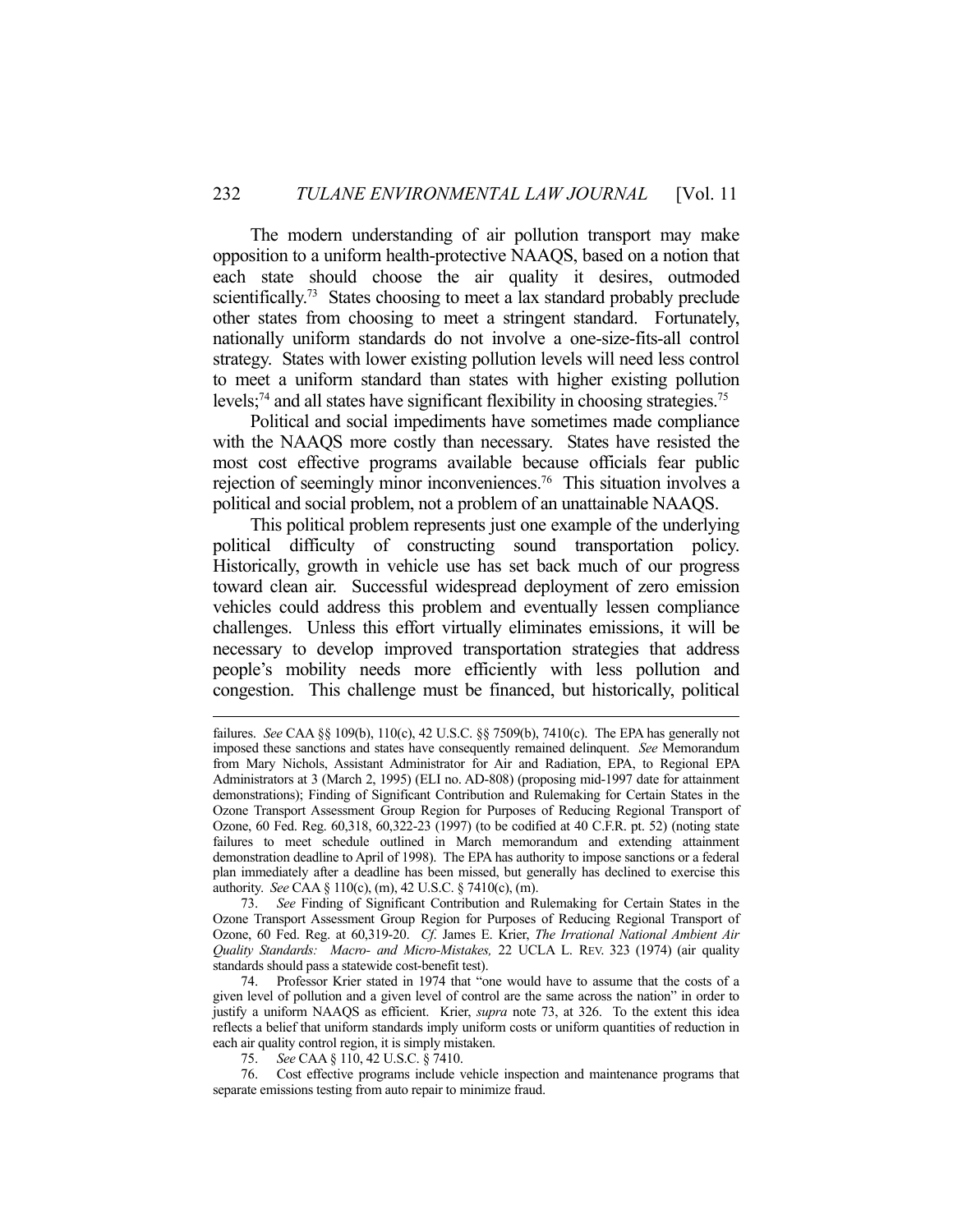problems and public lifestyle choices have proved at least as important as cost.

 Even where inexpensive and effective control options exist, the political system has enormous difficulty in implementing them. For example, there is still almost no regulation of polluting buses and trucks. After more than twenty-five years of CAA implementation, there are still no stringent limitations for nitrogen oxide emissions from electric utilities, a very significant contributor to smog and acid rain, despite a dramatic decrease in the cost of strict control.77

 Directing additional regulatory attention to polluters' short-term cost concerns at an earlier stage will probably not help resolve implementation problems. Rather, this approach will increase the weight given to the exaggerated cost estimates that turn out to be incorrect when the date for actual implementation arrives. Additionally, this approach will reduce or eliminate pressures to solve problems generated by an extremely inefficient transportation system.

## *D. The Congressional Role*

1

 How then should Congress respond to claims that health-protective ambient standards cost "too much?" Congress should not pass the issue on to an administrative agency through promulgation of a cost/harm test, as this action involves abandoning a presumptively sound public goal without adequate reason, creating an unworkable situation for the EPA, and abdicating political responsibility.78

 If Congress considers overruling a particular NAAQS, it should evaluate past economic experience in making predictions for the future. The EPA has completed a retrospective study estimating that implementation costs of approximately \$523 billion have avoided approximately \$22.2 trillion worth of harm.79 These figures leave out many important environmental harms. Congress should examine the history of prior economic claims to evaluate whether they have proven true.

 <sup>77.</sup> *See Utilities: Lower Costs, Tighter NOx Limits Expected To Boost Use of SCR Controls, Group Says*, BNA NAT'L ENV'T DAILY (Dec. 2, 1997). Few states have required emission limitations achievable through selective catalytic reduction, even though costs have fallen to approximately 50 cents per pound of pollution reduced. *See id.* Even fewer have written strict fuel neutral standards for existing pollution sources. *See* NATURAL RESOURCES DEFENSE COUNCIL ET AL., BENCHMARKING AIR EMISSIONS OF ELECTRIC UTILITY GENERATORS IN THE EASTERN UNITED STATES 24 (1997) (coal burning utilities emit more pollution than gas, oil, and nuclear utilities). The pollution standards do little to discourage burning of dirty coal. *Id*.

 <sup>78.</sup> *See Beyond CBA*, *supra* note 6, at 605-13.

 <sup>79.</sup> *See* THE BENEFITS AND COSTS OF THE CLEAN AIR ACT, *supra* note 33, at ES-2, ES-8.